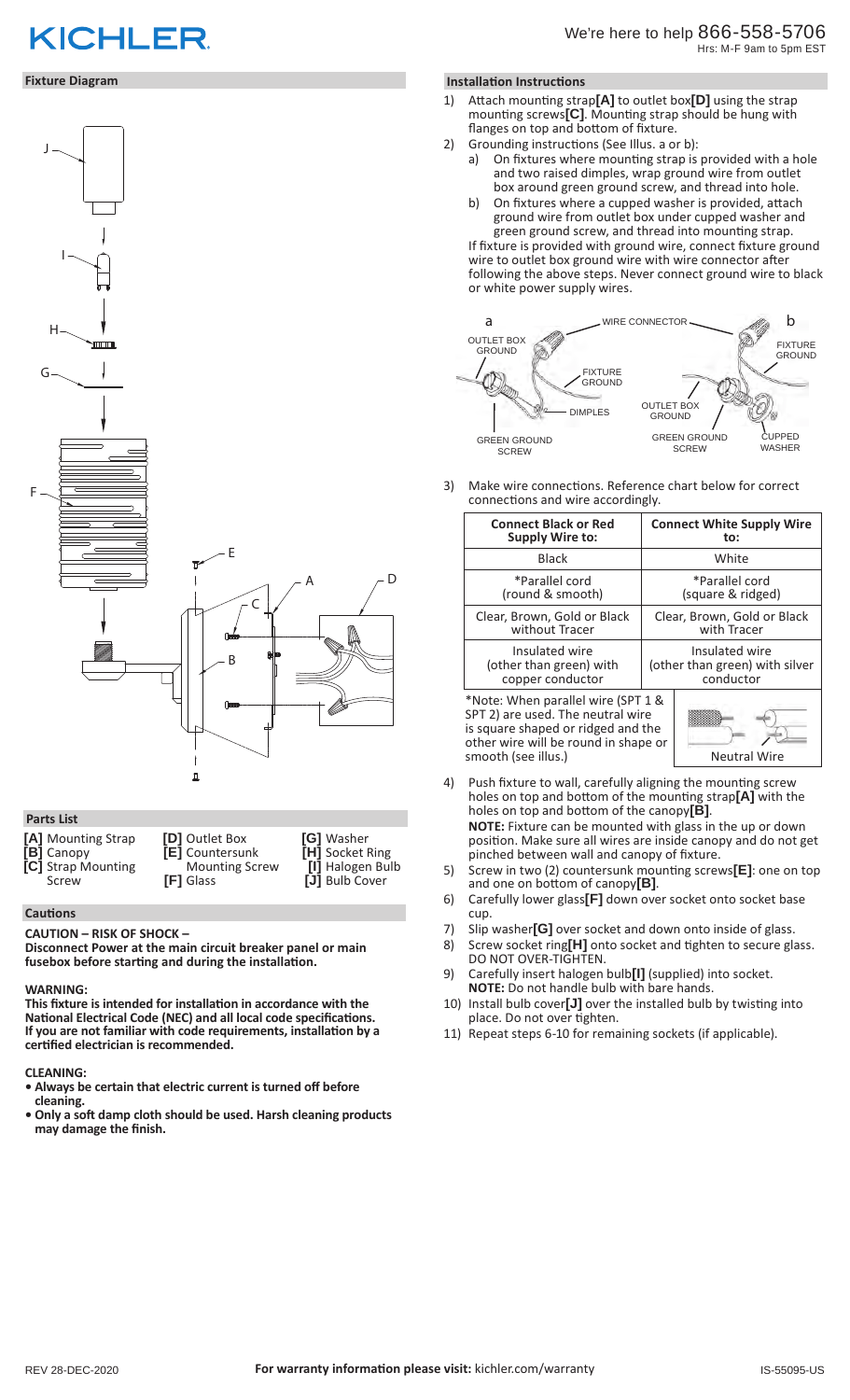

# **Diagramme d'appareils**



# **Liste des Pièces**

| [A] Étrier de<br><b>[E]</b> Vis de Montage<br>à Tête Fraisée<br>Montage<br><b>B</b> ] Cache<br><b>FI</b> Verre<br>[C] Vis de Montage<br>[G] Rondelle<br>[H] Anneau de<br>de L'étrier<br>[D] Boîte de Sortie<br>Douille | [I] Ampoule<br>Halogène<br>[J] Cache<br>D'ampoule |
|------------------------------------------------------------------------------------------------------------------------------------------------------------------------------------------------------------------------|---------------------------------------------------|
|------------------------------------------------------------------------------------------------------------------------------------------------------------------------------------------------------------------------|---------------------------------------------------|

## **Précautions**

**ATTENTION – RISQUE DE DÉCHARGES ÉLECTRIQUES - Couper le courant au niveau du panneau du disjoncteur du circuit principal ou de la boîte à fusibles principale avant de procéder à l'installation.**

## **ATTENTION:**

**Ce luminaire doit être installé conformément aux codes d'électricité nationaux (NEC) et satisfaire toutes les spécifications des codes locaux. Si vous ne connaissez pas les exigences de ces codes, il est recommandé de confier l'installation à un électricien certifié.**

# **NETTOYAGE :**

- **Soyez toujours certain que l'alimentation électrique du luminaire est fermée avant le nettoyage.**
- **N'utilisez qu'un chiffon doux humide. Les produits de nettoyage acides/abrasifs peuvent endommager le fini.**

# **Instructions d'installation**

- 1) Fixez l'étrier de montage**[A]** sur la boîte de sortie**[D]** avec les vis de montage de l'étrier**[C]**. L'étrier de montage doit être suspendu avec des brides en haut et en bas du luminaire.
- 2) Connecter les ls. Se porter au tableau ci-dessous pour faire les connexions.

| Connecter le fil noir ou                                                                                                                                                    | Connecter le fil blanc de la   |  |
|-----------------------------------------------------------------------------------------------------------------------------------------------------------------------------|--------------------------------|--|
| rouge de la boite                                                                                                                                                           | boîte                          |  |
| A Noir                                                                                                                                                                      | A Blanc                        |  |
| *Au cordon parallèle                                                                                                                                                        | *Au cordon parallèle           |  |
| (rond et lisse)                                                                                                                                                             | (à angles droits el strié)     |  |
| Au transparent, doré,                                                                                                                                                       | Au transparent, doré,          |  |
| marron, ou noir sans fil                                                                                                                                                    | marron, ou noir avec un til    |  |
| distinctif                                                                                                                                                                  | distinctif                     |  |
| Fil isolé (sauf fil vert) avec                                                                                                                                              | Fil isolé (sauf fil vert) avec |  |
| conducteur en cuivre                                                                                                                                                        | conducteur en argent           |  |
| *Remarque: Avec emploi d'un fil<br>paralléle (SPT 1 et SPT 2). Le fil<br>neutre est á angles droits ou strié<br>et l'autre fil doit étre rond ou lisse<br>(Voir le schéma). | <b>Fil Neutre</b>              |  |

- 3) Poussez le luminaire contre le mur, en alignant soigneusement les trous des vis de montage en haut et en bas de l'étrier de montage**[A]** avec les trous en haut et en bas du cache**[B]**. **REMARQUE :** Le luminaire peut être installé avec le verre en haut ou en bas. S'assurer que tous les fils sont à l'intérieur du cache et ne sont pas pincés entre le mur et le cache du luminaire.
- 4) Vissez deux (2) vis de montage à tête fraisée**[E]** : une en haut
- 5) Abaissez soigneusement le verre<sup>[F]</sup> sur la douille sur la coupelle de base
- 6) Glissez la rondelle**[G]** sur la douille et vers le bas à l'intérieur du verre.
- 7) Vissez l'anneau de douille**[H]** sur la douille et serrez pour fixer le verre. NE PAS SERRER EXCESSIVEMENT.
- 8) Insérez avec précaution l'ampoule halogène**[I]** (fournie) dans la douille.
- **REMARQUE :** Ne pas toucher l'ampoule à main nue. 9) Installez le cache de l'ampoule**[J]** sur l'ampoule installée en
- tournant pour le fixer. Ne pas serrer excessivement. 10) Répétez les étapes 5 à 9 pour les autres douilles (si présentes).